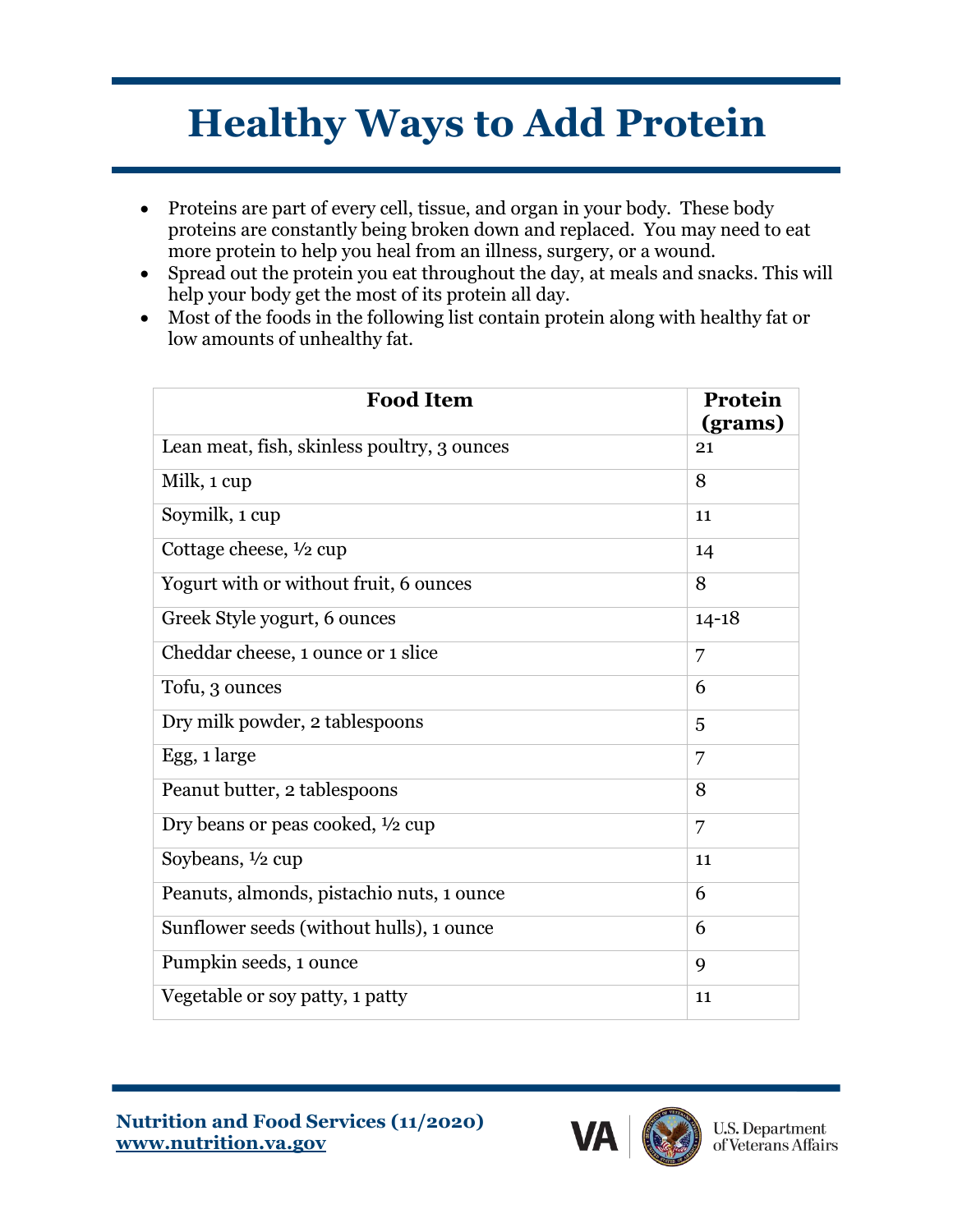## **Here are some tips for adding high protein foods to your meals:**

## **Meat, Poultry and Fish**

- Add chopped, cooked meat to vegetables, salads, casseroles, soups, and sauces.
- Use in omelets, soufflés, quiches, sandwich fillings and stuffing.
- Wrap in pie crust to make a turnover.
- Add to stuffed baked potatoes.
- Wrap in a tortilla to make a burrito or taco.

#### **Eggs**

- Add chopped, hard-cooked eggs to salads.
- Keep hard-cooked eggs in the refrigerator for a snack.
- Use cooked eggs for a sandwich filling.
- Wrap scrambled eggs in a tortilla with beans and cheese.

### C**heese**

- Add cheese to a sandwich, wrap or salad.
- Grate and add to soups, casseroles, potatoes, pasta or burritos.
- Have whole grain crackers with cheese.
- Use melted cheese as a dipping sauce.
- Add cottage cheese to fruit plates, gelatins or casseroles and use it to stuff crepes and pasta shells.
- Snack on string cheese with fruit or nuts.







**U.S. Department** of Veterans Affairs